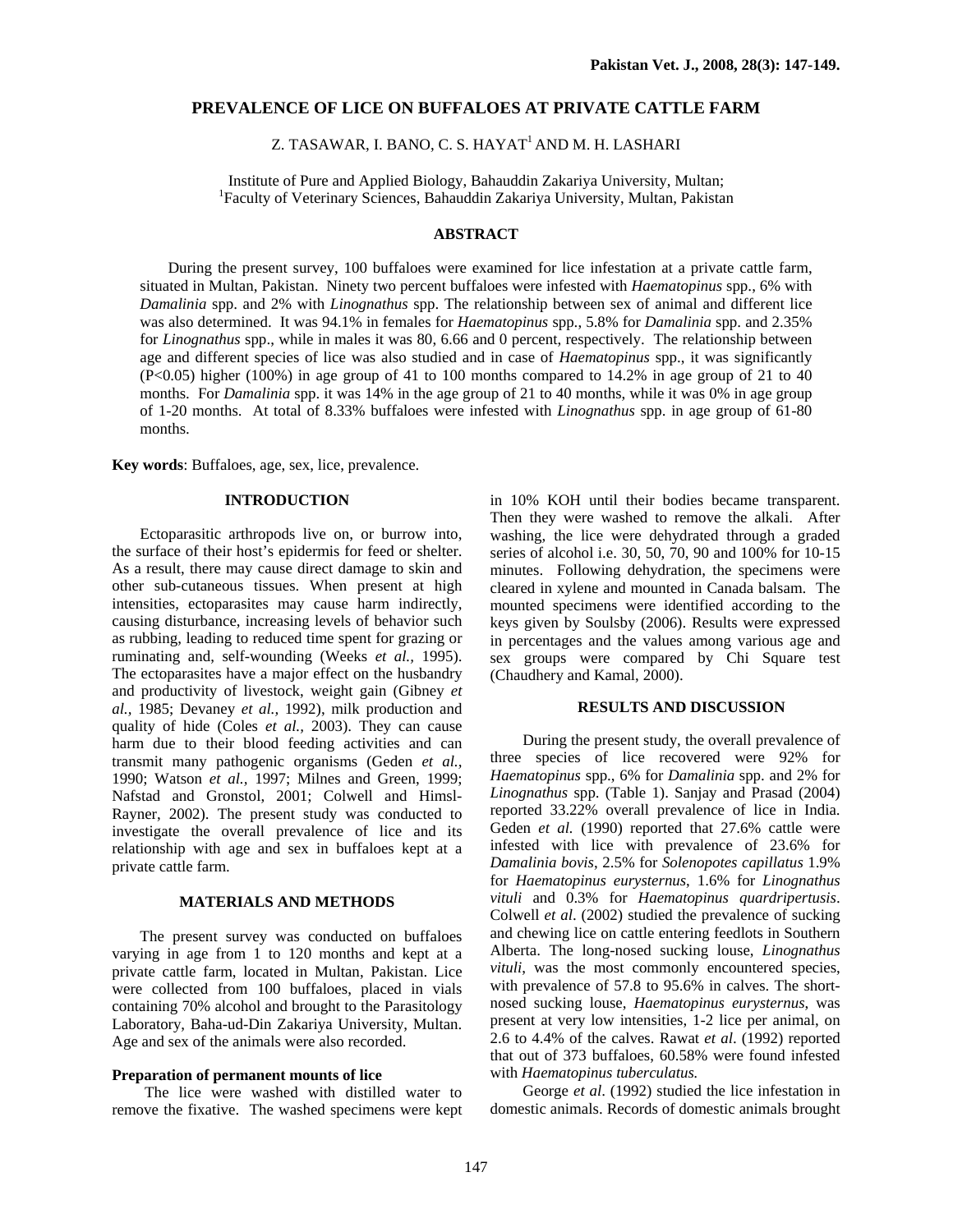to the Veterinary Entomology Laboratory for diagnosis of suspected lice infestation over a 10 years period were analyzed. From a total of 794 suspected cases, 137(17.3%) were infested with lice. The most common lice species recorded was *Linognathus vituli* (66.7%). The high prevalence rate of *Haematopinus* spp. recorded during the present survey may be due to less resistance of the hosts to this parasite.

The prevalence of *Haematopinus* spp. was significantly ( $P<0.05$ ) more (100%) in age groups 41-60, 61-80 and 81-100 months, compared to age group of 21-40 months (14.2%). The prevalence of *Damalinia* spp. was maximum (16.6 and 14.2%) in age groups of 61-80, 21-40 months respectively, and minimum (0%) in the age group 1-20 months. The prevalence of *Linognathus* spp. was maximum (8.33%) in age group of 61-80 months and minimum (6.25%) in age group of  $101-120$  months (Table 2). reported that the cattle and bu were found to have a high infestation than the animals. *et al.* (1992) reported that the adults than in younger ani  $(1999)$  conducted a survey in reported that lice were less pr generally observed that yo susceptible to parasite infestation compared to adults. According to the results of the present study, some lice species were more prevalent in younger animals and others in older animals. This may be explained on the basis that when the animals are younger, their resistance is low and it increases with the age of the animals and then it decreases as the age of the animal increases (Cummins and Graham, 1982).

| Table 1: The overall prevalence of lice in buildloes |                         |                         |                           |  |
|------------------------------------------------------|-------------------------|-------------------------|---------------------------|--|
| Name of parasite                                     | No. of animals examined | No. of animals infected | <b>Prevalence</b> $(\% )$ |  |
| Haematopinus spp.                                    | 100                     | 92                      | 92                        |  |
| Damilinia spp.                                       | 100                     |                         |                           |  |
| Linognathus spp.                                     | 100                     |                         |                           |  |

**Name of parasite 1-20 21-40 41-60 61-80 81-100 101-120** 

*Haematopinus* spp 100 27 (96.4%)  $1(14.2\%)$   $10(100)$   $12(100)$   $27(100)$   $15(93.7\%)$ <br> *Damilinia* spp. 100 0  $1(14.2\%)$   $1(10\%)$   $2(16.6\%)$   $1(3.7\%)$   $1(6.25\%)$ *Damilinia* spp. 100 0 1(14.2%) 1(10%) 2(16.6%) 1(3.7%) 1(6.25%) *Linognathus* spp. 100 0 0 0 1(8.33%) 0% 1(6.25%)

| Table 1: The overall prevalence of lice in buffaloes |  |  |  |
|------------------------------------------------------|--|--|--|
|------------------------------------------------------|--|--|--|

| $\mu$ (0.23 %) in age group of  | Bilbo, S. D. and R. J. Nelson, 2001. Sex steroid           |
|---------------------------------|------------------------------------------------------------|
| Sanjay and Prasad (2004)        |                                                            |
| uffaloes up to 1 year of age    | hormones enhance immune function in male and               |
| ner degree of ectoparasite      | female Hamsters. Amer. J. Physiol. Regul. Integr.          |
|                                 | Comp. Physiol., 280: 207-213.                              |
| aged over 2 years. Rawat        |                                                            |
| e infestation was higher on     | Chaudhry, S. M. and S. Kamal, 2000. Introduction to        |
| imals. Milnes and Green         | Statistical Theory. 6 <sup>th</sup> Ed., Ilmi Kitab Khana, |
| n England on cattle lice and    | Lahore, Pakistan.                                          |
| revalent in adult cattle. It is | Coles, G. C., P. J. Hadley, A. S. Milnes, L. E. Green, P.  |
| punger animals are more         | J. Stosic and P.C. Garnsworthy, 2003. Relationship         |
|                                 |                                                            |

- Green, P. delationship between lice infestation and leather damage in cattle. Vet. Rec., 153: 255–259.
- Colwell, D. D. and C. Himsl-Rayner, 2002. *Linognathus vituli* (Anoplura: Linognathidae): population growth, dispersal and development of humoral immune responses in naive calves following induced infestation. Vet. Parasitol., 108: 237-246.

**Age (month) groups of the buffaloes** 

**examined**  $(n=28)$   $(n=7)$   $(n=10)$   $(n=12)$   $(n=27)$   $(n=16)$ 

| Table 3: The relationship between sex and lice in buffaloes |
|-------------------------------------------------------------|

**Table 2: The relationship between age and lice in buffaloes** 

**No. of animals** 

| Name of parasite         | No. of female animals |                 | No. of male animals       |                 |                 |                           |
|--------------------------|-----------------------|-----------------|---------------------------|-----------------|-----------------|---------------------------|
|                          | <b>Examined</b>       | <b>Infested</b> | <b>Prevalence</b> $(\% )$ | <b>Examined</b> | <b>Infested</b> | <b>Prevalence</b> $(\% )$ |
| <i>Haematopinus</i> spp. | 85                    | $80*$           | 94.1                      |                 |                 | 80.0                      |
| Damilinia spp.           | 85                    |                 | 5.8                       |                 |                 | 6.66                      |
| Linognathus spp.         | 85                    | つ*              | 2.35                      |                 |                 |                           |

\*Two animals showed mixed infestation of *Haematopinus* spp and *Linognathus* spp.

#### 148 **Pakistan Vet. J., 2008, 28(3): 147-149.**

The prevalence of *Haematopinus* spp. was significantly  $(P<0.05)$  higher  $(94.1\%)$  in female hosts compared to male hosts (80%). The prevalence of *Damalinia* spp. was 5.8% in female hosts and 6.66% for male hosts. For *Linognathus* spp, prevalence was 2.35% in females and 0% in males. It shows that the males have low prevalence for *Haematopinus* spp. and *Linognathus* spp. which could be explained on the basis that the male hosts were more resistant to these lice and less resistance to *Damalinia* spp. (Bilbo and Nelson, 2001). However, in sheep, sex or age of the animal has been shown to have no effect on the prevalence of *Psoroptes ovis* (Tasawar *et al*., 2007).

#### **REFERENCES**